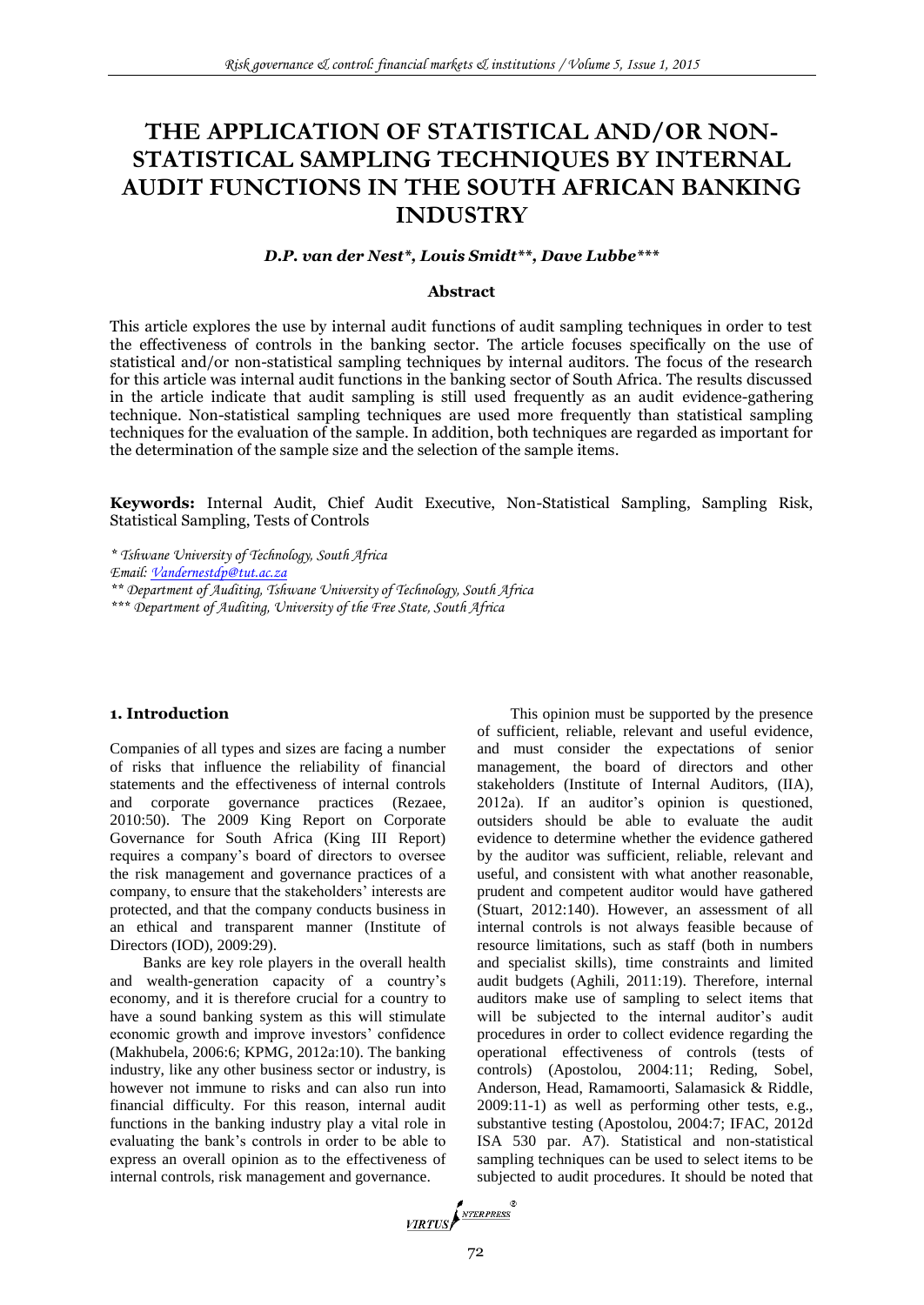for the purposes of this article the use of the term audit sampling includes both statistical and nonstatistical sampling techniques.

The Standards (IIA, 2012a), for internal auditors do not prescribe the use of either a statistical or a nonstatistical sampling technique, and internal auditors therefore use statistical and non-statistical sampling techniques as the situations dictate (Maingot & Quon, 2009:218; Reding et al., 2009:11-2; IIA, 2012a; Crous, Lamprecht, Eilifsen, Messier, Glover & Prawitt, 2012:236). Similarly the International Standards on Auditing (ISAs) for external auditors also do not prescribe the use of either a statistical or a non-statistical sampling technique, but they do provide a guideline on the appropriate use of audit sampling in gathering audit evidence for tests of controls and for substantive tests (International Federation of Accountants (IFAC), 2012d ISA 530).

There is currently no consensus as to which sampling technique is the best, as each technique has its unique advantages and disadvantages (Mckee, 1984:30; Colbert, 1990:120; Hitzig, 2004:35; Maingot & Quon, 2009:233; Singleton, 2009:13; Applegate, 2010:21). Applegate (2010:19) points out that even a well-designed non-statistical sampling plan cannot measure the risk that the selected sample will in fact be representative of the population: the ability of statistical sampling techniques to do exactly this is their major advantage. Many auditors believe that statistical sampling techniques are more defensible than non-statistical sampling techniques due to the fact that the risk related to the sample is objectively quantifiable (Colbert, 1990:120; Hall, Hunton & Pierce, 2002:132). Other auditors are of the opinion that the use of professional judgment in the application of non-statistical sampling techniques is more defensible than is a mechanistically derived, statistical measure of sampling risk that states that the auditor's opinion was incorrect (Colbert, 1990:120; Hall et al., 2002:132).

After careful consideration of the audit objective it is still the internal auditor who must determine which sampling technique (statistical or nonstatistical) is most appropriate to achieve the intended audit objective, and thus to be able to express a reliable audit opinion.

### **2. Research Objectives and Methodology**

The debates and differences of opinion as to which sampling technique is "the best", or should be the preferred sampling technique, are at times quite heated. The objective of this article is to discover and examine the sampling techniques that are used by locally controlled South African banks' in-house internal audit functions when performing tests of controls, for determining the sample size, for selecting the sample, and for the evaluation of the characteristics of the sample.

The research design reported on in this article makes use of a mixed method approach. Bryman and Bell (2011:628) define a mixed method approach as a combination of quantitative and qualitative research in the same project. The primary method of data collection used in this research was by means of a structured questionnaire (quantitative method), which was then followed up with a semi-structured telephonic interview (qualitative method).

The research population consisted of Chief Audit Executives (CAEs) of in-house internal audit functions from the ten (10) locally controlled banks that were at that stage registered with the South African Central Bank (Reserve Bank), and that were thus permitted to conduct the business of a bank in South Africa (a list of these 10 locally controlled banks is included in Annexure A). A structured questionnaire was e-mailed to each of the CAEs, requesting that they complete and return the questionnaire. The total number of questionnaires returned was nine (9), a response rate of 90% of the research population. The questionnaires were followed up by a semi-structured interview with the nine participating CAEs. The locally controlled banks were specifically selected as their internal audit methodologies and procedures have been developed and maintained by their respective South African head office internal audit functions, in compliance with South African legislation. Internal audit methodologies used in the locally operating foreign banks have been developed and are maintained at the banks' international head offices, and were therefore excluded from this research because of the diversity of jurisdictions and legislation governing these functions.

# **3. Literature Review**

## *3.1 Statistical and Non-Statistical Sampling – аn Overview*

At the outset of an audit engagement the internal auditor should document the plan for that engagement, which should include the engagement's objectives and its resource requirements (IIA, 2012a, Standard 2310). The internal auditor should also prepare an engagement work program which identifies the audit procedures that are to be used to identify, analyse and evaluate the audit evidence in order to achieve that specific engagement's objectives (IIA, 2012a, Standard 2240.A1). The IIA's Practice Advisory 2240-1 states that the methodologies to be followed (such as sampling techniques), should be included in the engagement work program (IIA, 2013b, Practice Advisory 2240-1). The internal audit function should therefore carefully plan and consider the tools and techniques that will be utilised during the fulfilment of an audit engagement in order to discharge their assurance responsibility.

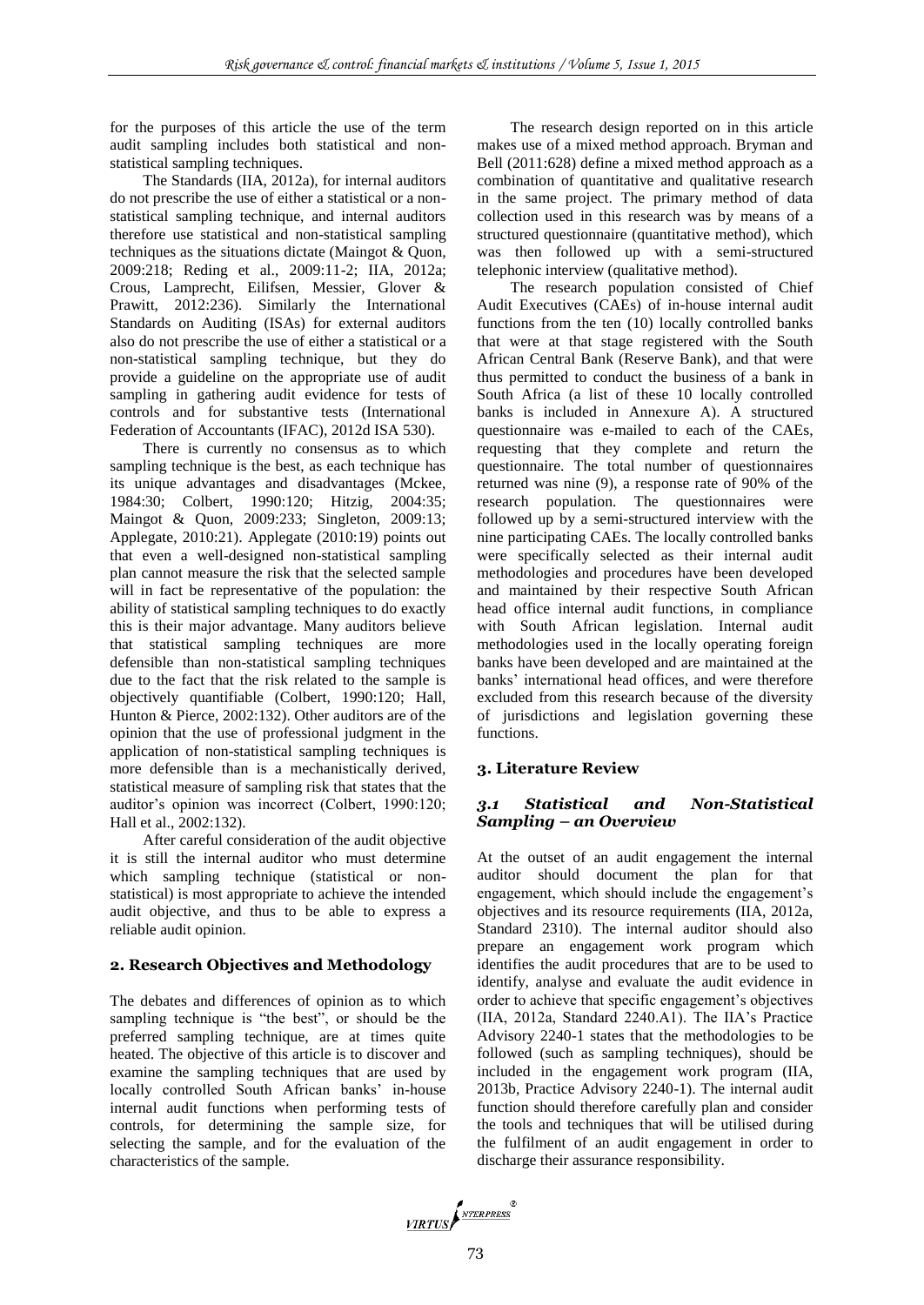One of the first (of many) considerations for the internal auditor, prior to the commencement of audit testing, is the decision as to whether the use of sampling is appropriate to achieve the engagement objectives. If the audit objective is to test a full population then obviously the use of sampling will not be applicable. If, however, the internal auditor decides to test only a portion of the population in order to collect audit evidence for the achievement of the engagement objectives, then the use of sampling will be applicable and appropriate. Once the internal auditor has determined that the use of sampling is the most suitable technique to collect audit evidence, the

next decision concerns which sampling technique to use. Figure 1 below illustrates the audit sampling decision-making process.

As mentioned in section 1 above, and illustrated in Figure 1 below, the internal auditor has the option to choose between a statistical and a non-statistical sampling technique. The three steps to follow, irrespective of whether a statistical or non-statistical technique will be employed, are sample size determination, selection of the sample, and the evaluation of the sample results (Guy et al., 2002:2; IFAC, 2012d ISA 530 par. 6-8).



Figure 1. Decision Process for Sampling (IIA (UK & Ireland), 2008)

Hitzig (2004:31) points out that the implementation of a statistical or a non-statistical sampling technique is determined by the sample selection method, and should not simply be an arbitrary decision to apply/not apply statistical techniques, made by the auditor. In addition, the ISA on Audit Sampling 530 (IFAC, 2012d ISA 530 par. A9) indicates that the sample size cannot be used as a criterion to determine whether to use statistical or non-statistical techniques. The choice of nonstatistical sampling techniques does not imply the use

of smaller sample sizes in order to provide sufficient audit evidence (Crous et al., 2012:257-258).

The internal auditor should apply professional judgment in determining whether to use a statistical or a non-statistical technique, and should also evaluate the significance of matters in relation to the relevant audit objectives. It is important to note that both statistical and non-statistical sampling techniques require the use of the auditor's professional judgment regarding the planning of the sample, conducting of the audit procedures, and the

$$
\underbrace{\textit{VIRTUS}}\textit{F}^{\textit{NTERPRESS}}\textit{F}
$$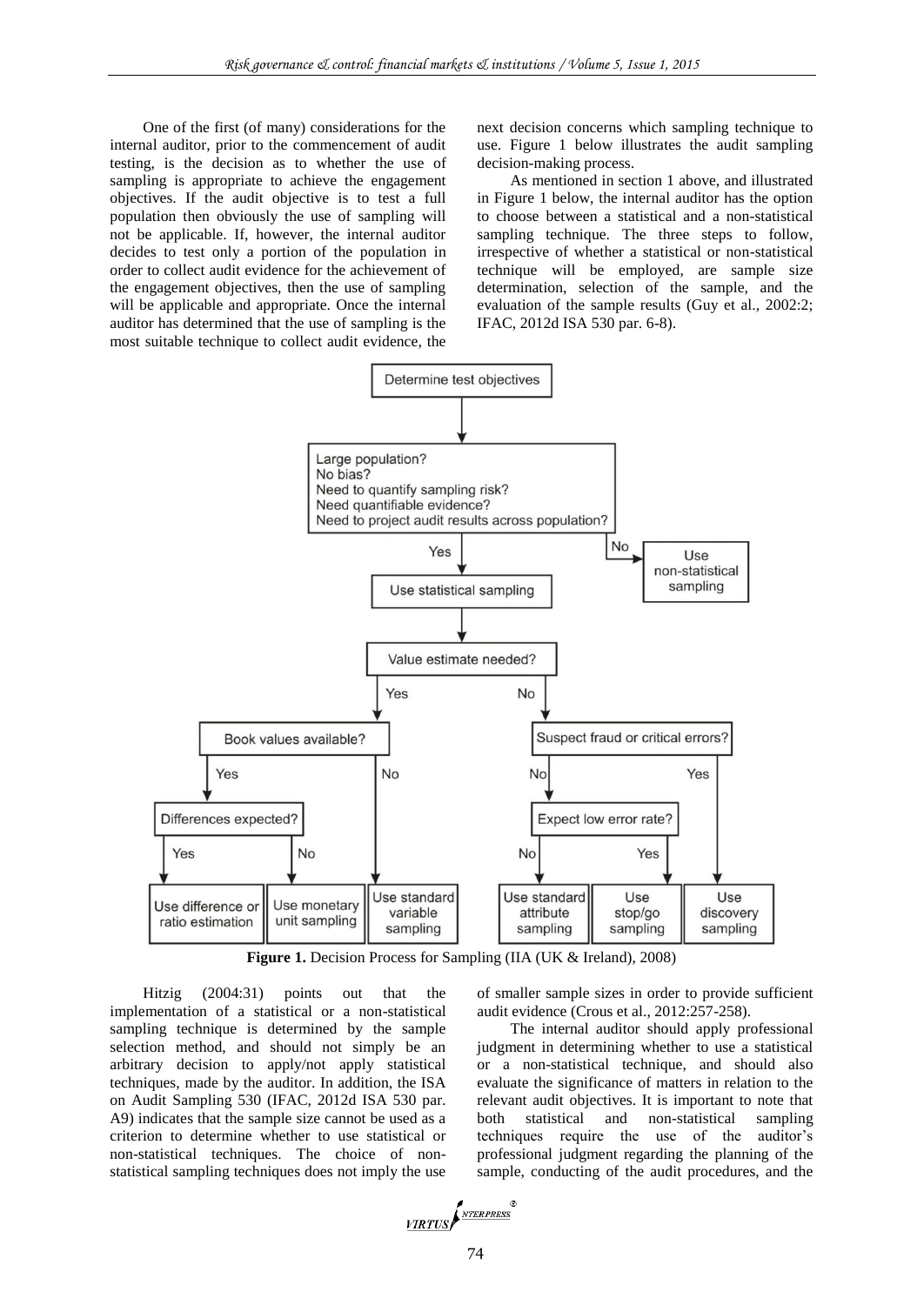evaluation of the audit evidence collected (De Bruyn, 1981:116; Guy et al., 2002:10; Crous et al., 2012:240; Reding et al., 2009:11-2; Stuart, 2012:237). The ISA on Audit Sampling 530 reiterates the need for the auditor to use professional judgment with the application of both statistical and non-statistical sampling techniques (IFAC, 2012d ISA 530 par. A9 -A12). There is often a misconception that the use of statistical sampling techniques obviates the need for the auditor to use his judgment, and that the auditor's judgment need only be applied when non-statistical sampling techniques are used. Hitzig (2004:35) also highlights the point that some auditors have expressed concern that the use of statistical sampling techniques eliminates the need for auditor judgment. Contrary to this view, statistical sampling techniques are not mechanical but rather require good auditor judgment in deciding on the nature and extent of testing to be conducted, deciding on the tolerable deviation rate, choosing the technique for selecting the sample, analysing and assessing the population characteristics, and deciding the appropriate risk level (De Bruyn, 1981:119; Hitzig, 2004:35). Guy et al., (2002:10) supports this view, and reiterates the point that the use of statistical sampling does not eliminate professional judgment.

Significant additional factors that may affect the internal auditor's decision in whether to choose a statistical or a non-statistical sampling technique include the influence of external auditors, the influence of internal audit management, and the training and background of internal audit staff. It is not uncommon for overlaps to occur between a company's internal auditors and external auditors with regard to the tests of controls. The Professional Auditing Standards allow the external auditor to place reliance on the work of internal audit after having performed an assessment of the internal audit function (IFAC, 2012a ISA 610 par. A4 – A6). Klein and Ferris (1989:2) explored the extent to which the internal auditors of the largest commercial banks in the United States of America used statistical sampling techniques as a result of the bank's external auditor's influence in favour of the usage of such techniques. They (1989:2) found that 59% of respondents (banks' internal auditors) used statistical sampling techniques as a result of being encouraged in the usage of such techniques by their external auditors. Klein and Ferris (1989:6) further found that 81% of respondents indicated that their bank's external auditors used statistical sampling techniques to conduct the annual financial statement audits. In addition, Swanepoel (2011:79) found that 75% of registered auditors (external auditors) at companies accredited by the Johannesburg Securities Exchange used statistical sampling as their preferred sampling technique. It is evident from these studies that the external auditors make extensive use of statistical sampling techniques, and that they probably do have a strong influence on the internal auditor's chosen sampling technique. On the other hand, the internal audit function's management team could also have a strong influence on the choice between using a statistical or nonstatistical sampling technique.

The IIA Research Foundation (2010a:19-20), in their report on the Core Competencies for today's Internal Auditor, found that chief audit executives and internal audit management rated the use of statistical sampling as the least important technical skill required to perform their work. The report further indicated (2010a:18) that internal audit staff at levels below managerial, still rated the use of statistical sampling as one of the top ten skills required to conduct their work. It appears from this IIA research report that the use of statistical sampling techniques by internal audit functions is on the decline, especially if managerial levels of audit staff are no longer regarding the use of statistical sampling as an important skill, necessary to conduct their work. This might also be indicative of a tendency amongst internal audit functions to employ non-statistical sampling techniques as their preferred sampling technique. This low ranking of the use of statistical sampling as a required skill (as indicated by internal audit management), raises concerns regarding the quality of the audit procedures (including the sampling techniques) recorded in the engagement work program, especially as internal audit management has to approve the relevance (appropriateness) of these audit procedures (IIA, 2012a, Standard 2240.A1). The IIA Standard 2340 also requires all engagements to be supervised, in order to ensure that the quality of the audit work conducted achieves the engagement objectives, and additionally to train and develop staff (IIA, 2012a, Standard 2240.A1). Another important factor that could have an effect on the choice of sampling technique is the level of training and experience of internal audit staff.

Some of the main reasons offered by banks' internal auditors for not utilising statistical sampling techniques were a lack of training and experience in, and understanding of the use of statistical sampling techniques (Scott et al., 1983:55; Klein & Ferris, 1989:8). In contrast, Maingot and Quon (2009:233), in their article on the relative frequencies of the use of statistical and non-statistical techniques for sample size planning, sample selection and sample evaluation by internal auditors, found that the presence of staff who have benefitted from more training in statistical techniques does not necessarily result in more frequent use of such techniques. Maingot and Quon (2009:227) further found that respondents with chartered accountant (CA) qualifications tended to use statistical sampling less frequently than respondents with other professional qualifications, such as the certified internal auditor (CIA) and certified management accountant (CMA) designations.

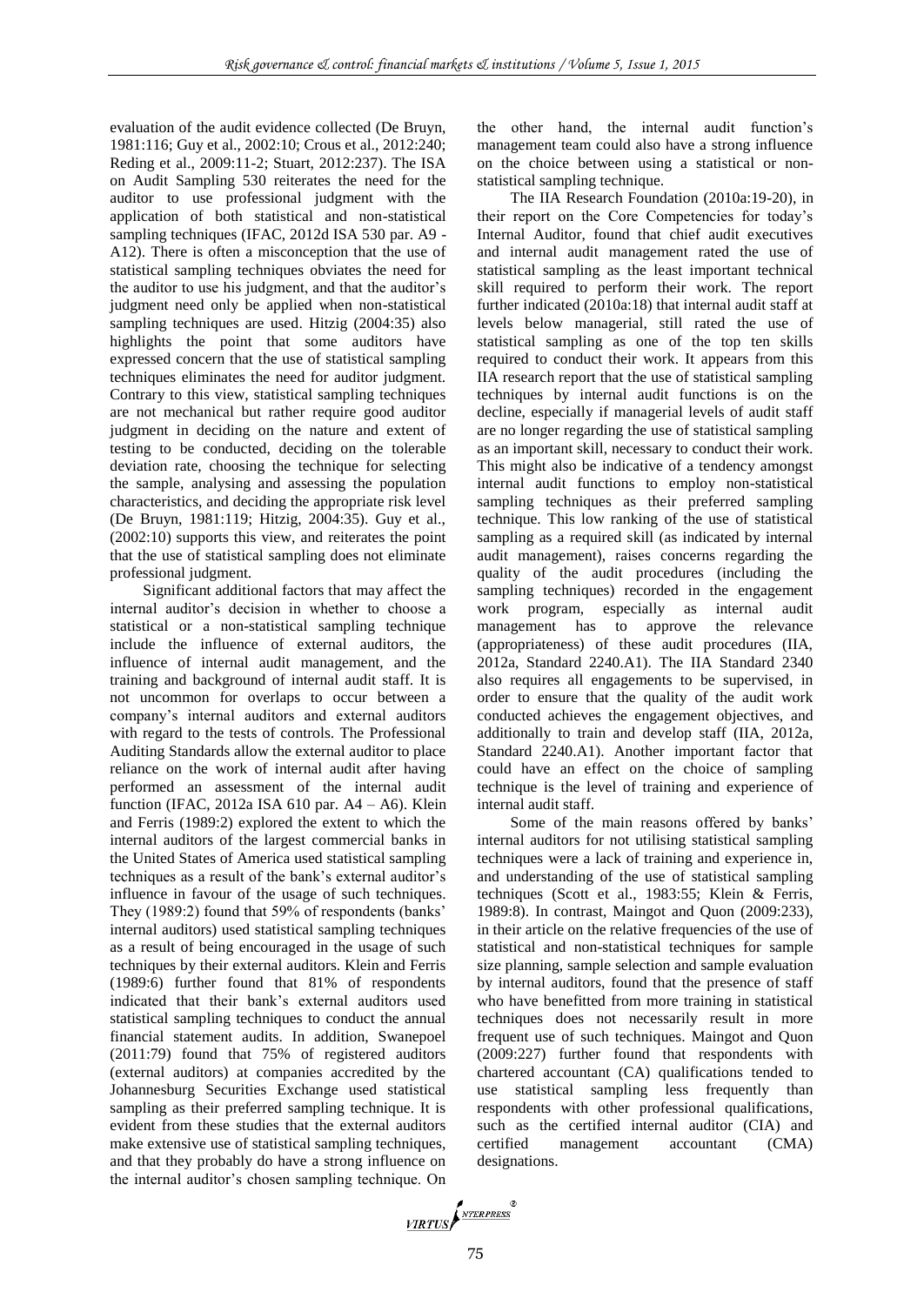The similarities and differences between statistical and non-statistical sampling techniques should also be considered by the internal auditor as part of making an informed decision as to the most appropriate sampling technique to be selected. Statistical and non-statistical sampling techniques share three common characteristics. Firstly, both sampling techniques require the use of professional judgment (Guy et al., 2002:10; Apostolou, 2004:7; Stuart, 2012:237; American Institute of Certified Public Accountants) (AICPA), 2012:14; Crous et al., 2012:240; IFAC, 2012d ISA 530 par. A9 - A12). Secondly, the audit procedures to be conducted will be similar, irrespective of whether a statistical or nonstatistical sampling technique has been employed (Apostolou, 2004:7; AICPA, 2012:14). Lastly, the professional standards permit the use of both statistical and non-statistical sampling techniques (AICPA, 2012; IFAC, 2012d ISA 530; ISACA,

2013b:55). However, there are also material differences between statistical and non-statistical sampling techniques. One of the primary differences is sampling risk. As mentioned in section 1 above, sampling risk is the risk that the sample characteristics are not representative of the population (Guy et al., 2002:9; Apostolou, 2004:13; Aghili, 2011:19; Stuart, 2012:236). Another key difference is the training requirements the auditor needs to have completed, as statistical sampling will require more technical training in the use of statistics, whereas nonstatistical sampling requires substantially less (Apostolou, 2004:8; AICPA, 2012:14).

As with any other audit technique, there are advantages and disadvantages to both statistical and non-statistical sampling techniques. Table 1 below provides a summary of the main advantages and disadvantages associated with the use of statistical sampling.

**Table 1.** Advantages and disadvantages associated with the use of statistical sampling

| <b>Advantages</b>                                             | <b>Disadvantages</b>                                                  |
|---------------------------------------------------------------|-----------------------------------------------------------------------|
| It allows the sample results to be projected across the audit | High costs of training in the use of statistical sampling techniques  |
| population                                                    |                                                                       |
| A greater reliance can be placed on the audit procedures as   | High costs of designing and implementing the statistical sampling     |
| this reliance is statistically determined                     | technique                                                             |
| The computer can be used to randomly select sample items      | Inconsistency in application between members of the audit department  |
|                                                               | can arise due to the complexities of statistical sampling techniques  |
| The selection of sample items is more objective.              | Time consuming                                                        |
| It is an efficient sampling plan                              | If not applied correctly the results could be misleading              |
| Sampling risk can be quantitatively measured                  |                                                                       |
| It quantitatively evaluates the sample results                |                                                                       |
| (De Bruyn, 1981:119; Scott et al., 1983:55; Wilburn, 1984:16; | (Scott et al., 1983:55; Klein & Ferris, 1989:7; Van Schalkwyk,        |
| Klein & Ferris, 1989:3; Van Schalkwyk, 2001:16; Guy et al.,   | 2001:17; IIA (UK and Ireland), 2008:1; Reding et al., 2009:11-2; Marx |
| 2002:15; Moeller, 2009:201; Reding et al., 2009:11-2; Marx et | et al., 2011:11-13; Crous et al., 2012:240)                           |
| al., 2011:11-12; Crous et al., 2012:240)                      |                                                                       |

As can be seen from the disadvantages listed in Table 1 above for the use of statistical sampling techniques, it is perceived to be a more costly sampling technique when compared to non-statistical sampling (Scott et al., 1983:55; Klein & Ferris, 1989:7; IIA (UK and Ireland), 2008:1; Crous et al., 2012:240). Nevertheless, Hitzig (2004:30) points out that continuous professional education is a mandatory requirement for all professional auditors, and emphasizes that there should be little reason not to advance one's skills in sampling techniques. He dismisses the fact that the limited use of statistical sampling makes it a more expensive sampling technique when compared to non-statistical sampling, because of the widespread availability of technology to select a sample.

A low usage factor of statistical sampling techniques was also reported by Maingot and Quon (2009) in their article on the use of sampling techniques by internal auditors in companies listed on the Canadian Standard & Poor's Toronto Stock Exchange. Maingot and Quon (2009:224) found that 15% of respondents used statistical sampling techniques to determine sample size, 21% to select items, and 10% to evaluate results. As mentioned above, it also appears, from the IIA's research report on the Core Competencies for today's internal auditor, that the use of statistical sampling techniques by internal audit functions is on the decline, and is likely to continue to decline, especially if managerial levels of audit teams do not regard competence in such techniques as important, to effectively conduct their work (IIA, 2010a:19-20). Hitzig (2004:35) encourages the use of statistical sampling techniques, and comes to the conclusion that statistical sampling is a tool that must be consciously employed, based on objective, defensible techniques, and that its use should not rely purely on decisions based on professional judgment, as is the case with nonstatistical sampling techniques. Maingot and Quon (2009:233) support this view and point out that the auditing standards should highlight the limitations of the use of non-statistical sampling techniques. Furthermore, they suggest that the use of statistical sampling techniques should be encouraged.

Despite the advantages of statistical sampling techniques, Hitzig (1995) identified a trend amongst auditors to use non-statistical sampling techniques

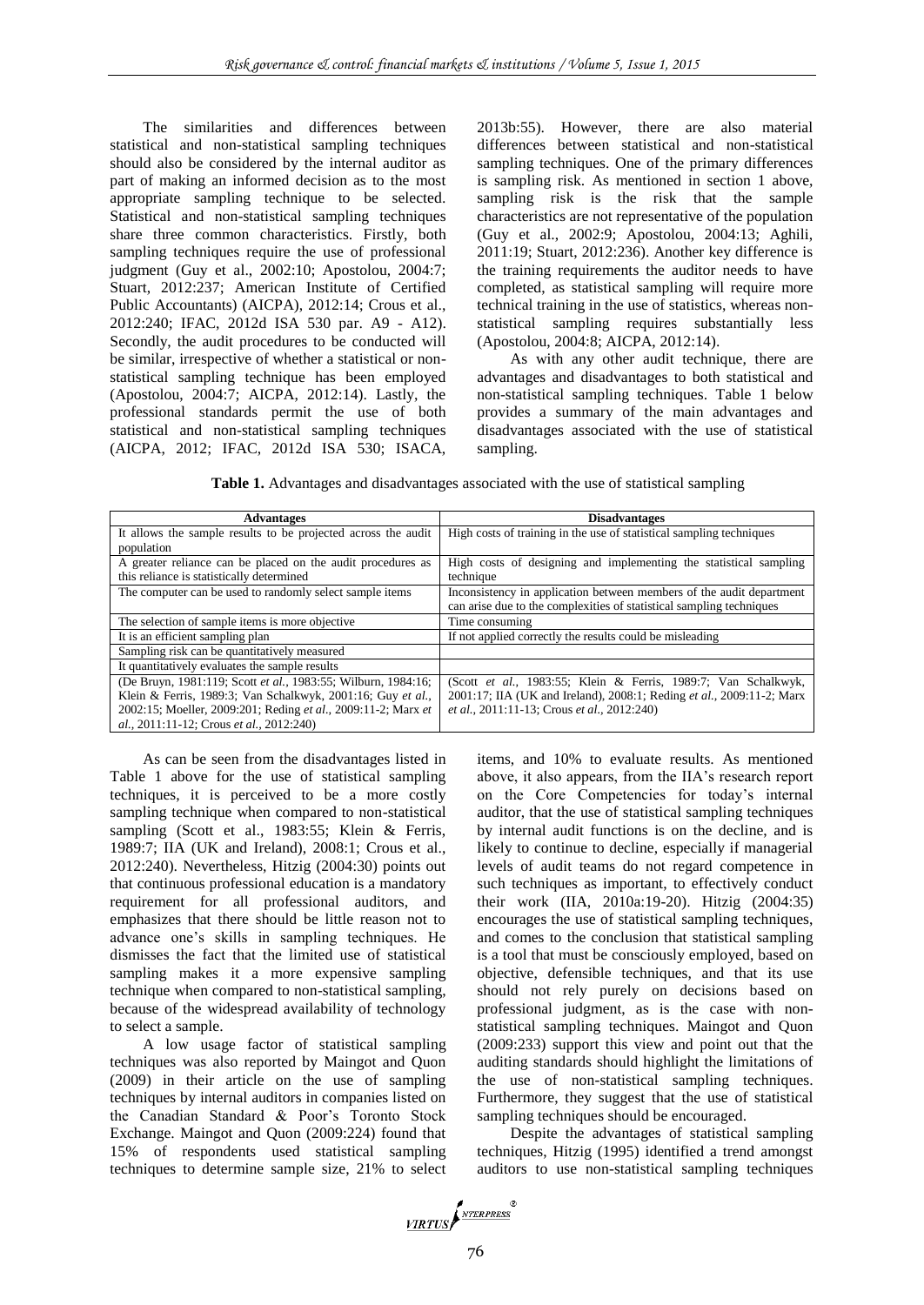increasingly more often than they use statistical sampling. Messier et al. (2001:91) have also identified a growing use of non-statistical sampling techniques, and point out that auditors are increasingly relying purely on professional judgment, at the expense of statistical theories. Maingot and Quon (2009:233) are of the opinion that nonstatistical sampling techniques are used more often than statistical sampling techniques, perhaps due to

an absence of any requirement or emphasis in the auditing standards or recent literature preferring the use of statistical sampling. However, it must be repeated here that the use of non-statistical sampling, if properly applied, can also be advantageous to the internal auditor. Table 2 below provides a summary of the main advantages and disadvantages associated with the use of non-statistical sampling.

**Table 2.** Advantages and disadvantages associated with the use of non-statistical sampling

| <b>Advantages</b>                                                                        | <b>Disadvantages</b>                                                                                              |
|------------------------------------------------------------------------------------------|-------------------------------------------------------------------------------------------------------------------|
| Training expenses are lower                                                              | Cannot draw valid statistical inferences from the sample results                                                  |
| Simplicity of implementation                                                             | Cannot quantitatively measure and express sampling risk                                                           |
| Not always practical to apply randomised selection as a<br>result of the audit objective | If not applied correctly, the results could be misleading                                                         |
| Proposed audit adjustment is based on qualitative analysis                               | The existence of personal selection bias (such as haphazard sampling)                                             |
| (Mckee, 1984:27; Van Schalkwyk, 2001:17; Guy et al.,<br>2002:222; Moeller, 2009:203)     | (Van Schalkwyk, 2001:16; Maingot & Quon, 2009:233; Moeller, 2009:204;<br>Hall et al., 2012:127; Sawyer, 2012:128) |

It is clear from Tables 1 and 2 above that each sampling technique (statistical and non-statistical) comes with its advantages and disadvantages, and as yet there appears to be no consensus (refer to section 1 above) on which sampling technique is superior (Mckee, 1984:30; Colbert, 1990:120; Hitzig, 2004:35; Maingot & Quon 2009:233; Singleton, 2009:13; Applegate, 2010:21; Hall et al., 2012:127). The internal auditor is however, not only confronted with a choice between a statistical or a non-statistical sampling technique. The decision to apply a statistical sampling technique then presents the internal auditor with various statistical sampling plans to choose from, the final choice being guided by the respective audit and test objectives.

### **4. Results of the Research**

## *4.1. Sampling Technique of Choice*

Audit sampling remains an important element of the internal auditor's toolkit and it requires specific skills in order to select informative samples from which the engagement results will be derived. Examining the averages for use of statistical and non-statistical techniques, it appears that overall both techniques are regarded as important for the determination of the sample size and for the selection of the sample. However, for the evaluation of the sample results non-statistical evaluation methods were used much more often than statistical evaluation methods. Figures 2, 3 and 4 below illustrate the respondents' relative use of statistical and non-statistical sampling techniques for determining the sample size (figure 2), the selection of the sample (figure 3), and the evaluation of the sample results (figure 4).



Determination of the sample size

**Figure 2.** Distribution for Method of Determining Sample Size

VIRTUS NTERPRESS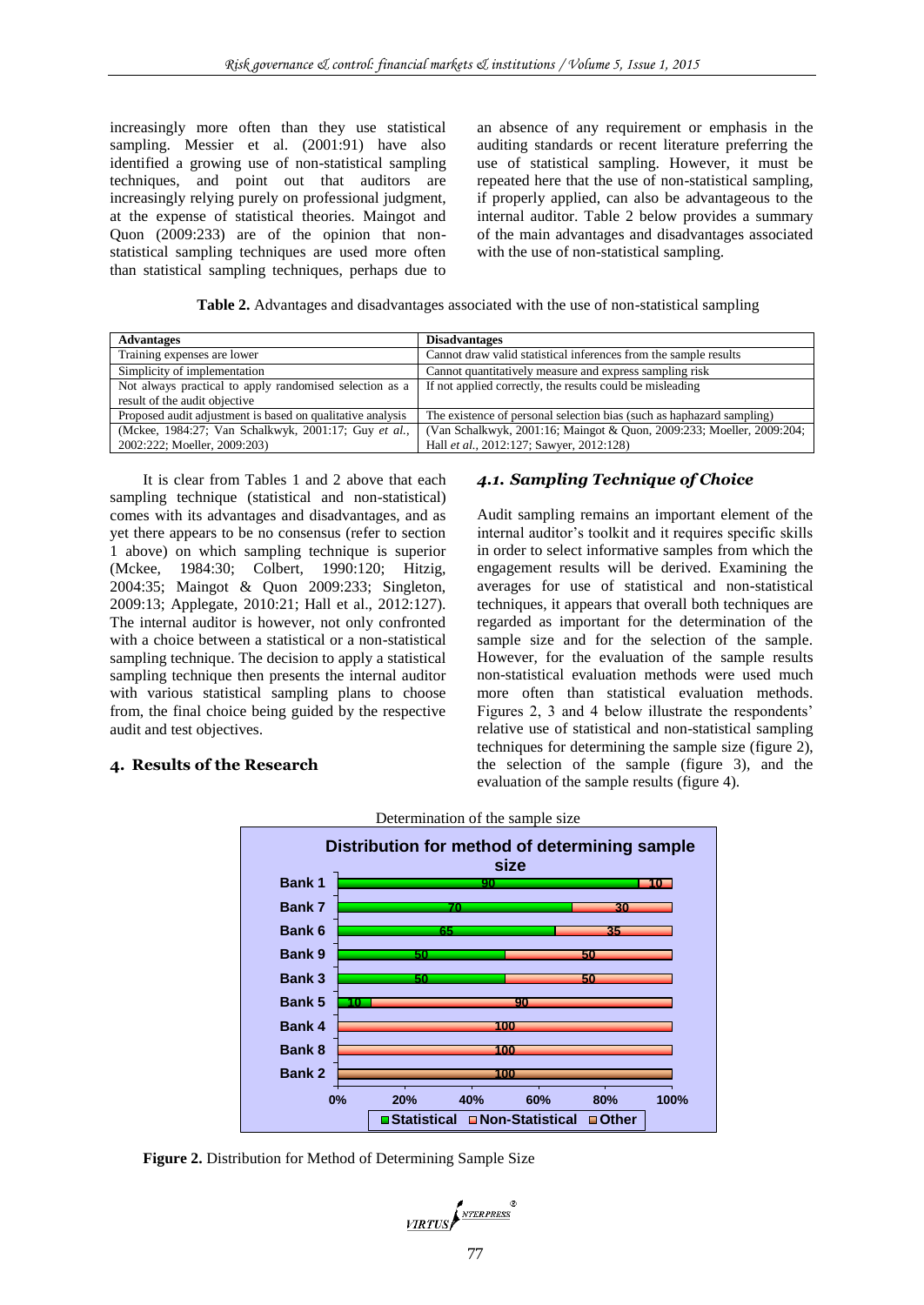The empirical research data, as shown in Figure 2 above, illustrates that no definite preference exists for either a statistical or a non-statistical sampling technique as it relates to the determination of the sample size. On average for the nine (9) respondents, statistical sampling techniques for determining the sample size were applied 37.22% of the time, whereas non-statistical techniques were applied 32.78% of the time. "Other" methods of determining the sample size were applied 30% of the time.



**Figure 3.** Distribution for Sample Selection Methods

As can be seen from Figure 3 above, a marginal difference was identified between the use of statistical and non-statistical sample selection methods. On average, non-statistical sample selection methods were applied 55% of the time, while statistical sample selection methods were applied 43.9% of the time. "Other" methods of sample selection were applied 1.1% of the time.





**Figure 4.** Distribution of the Sampling Techniques Applied for the Evaluation of the Sample Results

VIRTUS NEERPRESS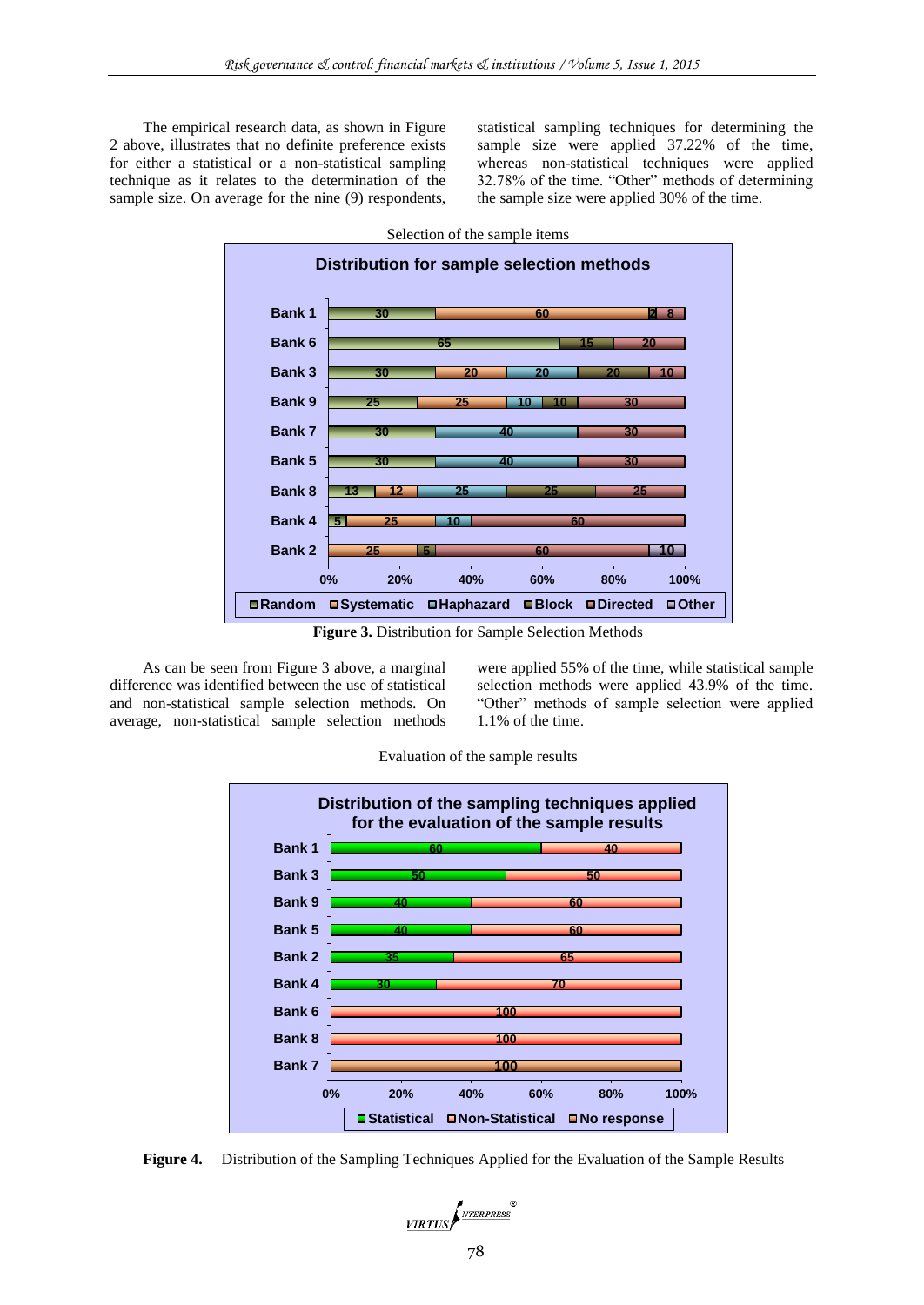Figure 4 above indicates that non-statistical sampling techniques were significantly more frequently applied than were statistical sampling techniques evaluating the sample results. This result differs considerably when compared to the preferences for determination of the sample size and the selection of the sample items as was indicated above. Non-statistical methods were used for the evaluation of the sample results 60.6% of the time, while the use of statistical methods occurred only 28.3% of the time. All other methods of evaluating the sample results were in total only applied 11.1% of the time.

#### **5. Conclusion**

It appears from the above results that audit sampling is still used frequently as an audit evidence-gathering technique in order to test the effectiveness of controls. Both techniques (statistical and/or non-statistical) are regarded as important for the determination of the sample size and the selection of the sample items compared to the evaluation of the sample results where the use of non-statistical sampling techniques were used significantly more than statistical sampling techniques.

It should however be noted that, irrespective of the advantages and/or disadvantages associated with a specific sampling technique (statistical and/or nonstatistical), the utilisation of an inappropriate sampling technique can result in significant financial losses to banks and their various stakeholders due to the fact that the audit and/or test objectives might not be achieved. It is therefore important that the heads of the in-house internal auditing departments of the locally controlled banks implement mitigating strategies or techniques in order to ensure that the application of the chosen sampling technique will result in reliable audit opinions.

#### **References:**

- 1. Aghili, S. 2011. Sampling Techniques. The Internal Auditor, December: 19-21.
- 2. American Institute of Certified Public Accountants (AICPA). 2012. Audit Guide - Audit Sampling. New York: AICPA.
- 3. Apostolou, B. 2004. Sampling: A Guide for Internal Auditors. Altamonte Springs. Florida. The Institute of Internal Auditors Research Foundation.
- 4. Applegate, D.A. 2010. Attribute Sampling Plans. The Internal Auditor, 61(4):19-21.
- 5. Bryman, A. & Bell, E. 2011. Business Research Methods. 3rd ed. New York: Oxford.
- 6. Colbert, J.L. 2001. Audit sampling. Internal Auditor, 58(1):27-29.
- 7. Colbert, J.L. 1990. Statistical or Non-Statistical Sampling: Which approach is best? Journal of Applied Business Research, 7(2):117-120.
- 8. Crous, C., Lamprecht, J., Eilifsen, A., Messier, W., Glover, S. & Douglas, P. 2012. Auditing and Assurance Services. Berkshire: McGraw-Hill.
- 9. De Bruyn, J.J. 1981. Audit Tests An Empirical survey of the Sampling Methods used by chartered accounting firms with specific reference to South Africa. Pretoria: UNISA. (DCompt). [Microfiche].
- 10. Guy, D.M., Carmichael, D.R. & Whittington, O.R. 2002. Practitioner's Guide to Audit Sampling. 5th ed. United States of America: Wiley.
- 11. Hall, T.W., Hunton, J.E. & Pierce, B.J. 2002. Sampling practices of auditors in public accounting industry and government. Accounting Horizons, 16(2):125-136.
- 12. Hall, T.W., Higson, A.W., Pierce, B.J., Price, K.H. & Skousen, C.J. 2012. Haphazard Sampling: Selection biases induced by control listing properties and the estimation consequences of these biases. Behavioral Research in Accounting, 24(2):101-132.
- 13. Hitzig, B.N. 1995. Audit sampling a survey of current practice. CPA Journal, 65(7):54 (4p). [Online] Available from: EbscoHost: MasterFile Premier: http: http://0 web.ebscohost.com.wagtail.ufs.ac.za/ehost/detail?vid=3 &sid=72a42db1-46ee-4a4c-b293- 21737ccfbfe3%40sessionmgr11&hid=20&bdata=JnNp dGU9ZWhvc3Qtb Gl2Z Q%3d%3d#db=bth&AN=9507266586 [Accessed 2013-
- 05-08]. 14. Hitzig, B.N. 2004. Statistical Sampling Revisited. The CPA Journal, 74(5):30-35.
- 15. Institute of Directors. 2009. King Report on Governance for South Africa 2009. South Africa. Institute of Directors in Southern Africa.
- 16. International Federation of Accountants (IFAC). 2012a. International Standard on Auditing 610: Using the Work of Internal Auditors. [Online] Available from: http://www.ifac.org/sites/default/files/downloads/a027- 2010-iaasb-handbook-isa-610.pdf [Accessed 24 April 2012].
- 17. International Federation of Accountants (IFAC). 2012d. International Standard on Auditing 530: Audit Sampling. [Online] Available from: http://www.ifac.org /sites/default/files/downloads/a027-2010-iaasbhandbook-isa-530.pdf[Accessed 2013-01-09].
- 18. Institute of Internal Auditors. 2010a. Core Competencies for Today's Modern Internal Auditor. [Online] Available from: http://www.theiia.org/bookstore/downloads /freetomembers/1170811\_Global%20Internal%20Surve y%20Report%20I%20Typeset%206%20PDFX1a2001 %20No%20Crops%20Bleeds.pdf [Accessed 2013-02- 18].
- 19. Institute of Internal Auditors. 2012a. International Standards for the Professional Practice of Internal Auditing. [Online] Available from: https://global.theiia.org/ standardsguidance/Public%20Documents/IPPF%20Standards%2 0Markup%20 Changes%202013-01%20vs%202011- 01.pdf [Accessed 2012-11-08].
- 20. Institute of Internal Auditors. 2013b. Practice Advisories. [Online] Available from: [https://global.theiia.org/standards](https://global.theiia.org/standards-guidance/Member%20Documents/PAs_in_full.pdf)[guidance/Member%20Documents/PAs\\_in\\_full.pdf](https://global.theiia.org/standards-guidance/Member%20Documents/PAs_in_full.pdf) [Accessed 2013-05-31].
- 21. Institute of Internal Auditors (IIA) (UK and Ireland). 2008. Sampling. [Online] Available from: http://www.iia.org.uk [Accessed 2012-11-12].
- 22. Information Systems Audit and Control Association (ISACA). 2013b. IT Audit and Assurance Standards and Guidelines. [Online] Available from:

VIRTUS *NTERPRESS*